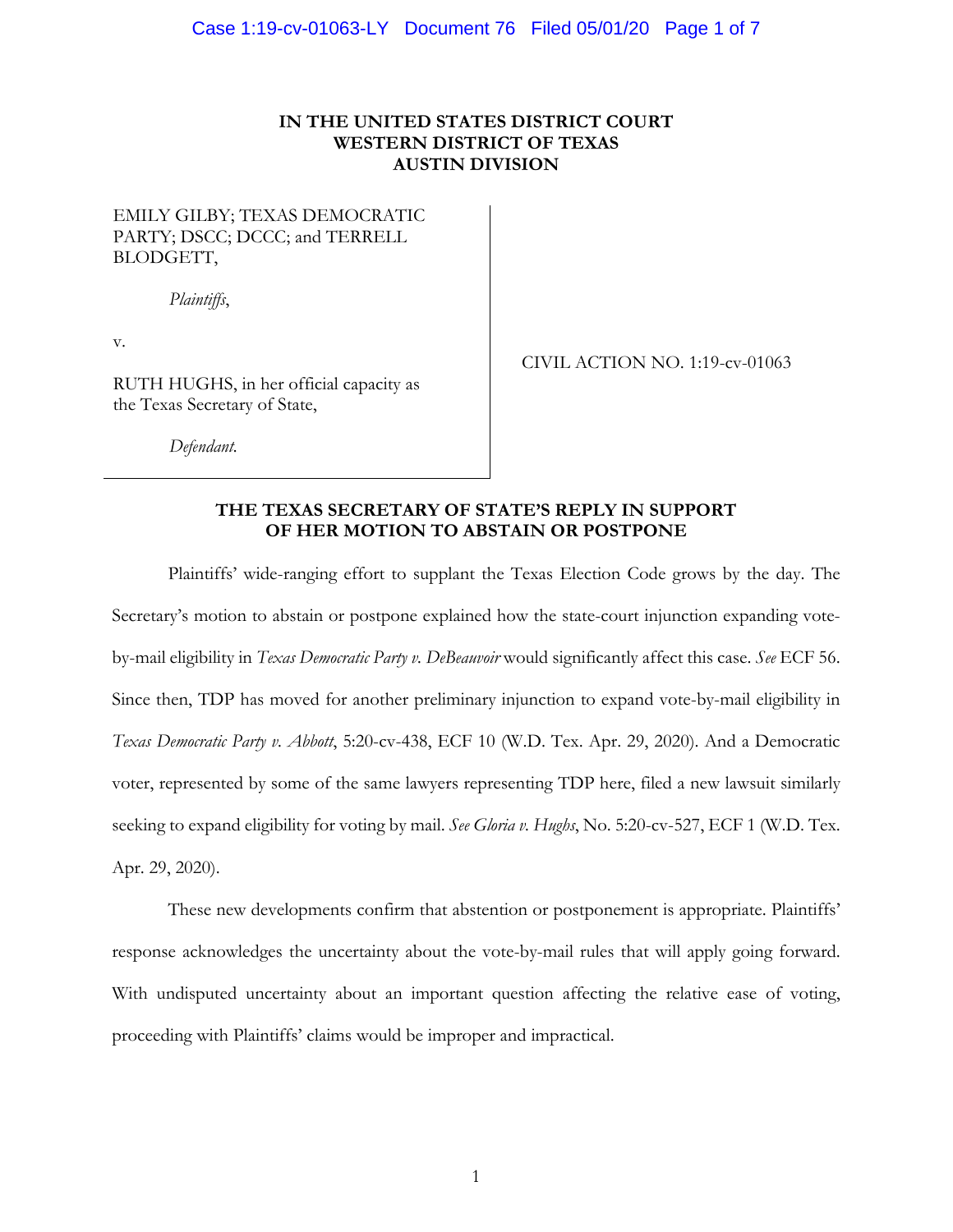### Case 1:19-cv-01063-LY Document 76 Filed 05/01/20 Page 2 of 7

## **I. The Court Should Abstain**

The Supreme Court has "establishe[d] two prerequisites for *Pullman* abstention: (1) there must be an unsettled issue of state law; and (2) there must be a possibility that the state law determination will moot or present in a different posture the federal constitutional questions raised." *Palmer v. Jackson*, 617 F.2d 424, 428 (5th Cir. 1980).

Plaintiffs do not dispute that the first prerequisite is satisfied. On the contrary, they agree that eligibility for vote-by-mail is unsettled. *See* ECF 74 at 9 ("whether the state actually ends up being able to undo Judge Sulak's order remains to be seen"). For the second prerequisite, Plaintiffs concede that the state-court injunction in *DeBeauvoir* "may provide more opportunities for voters to access the franchise." ECF 74 at 10. Thus, Plaintiffs do not contest that the state-court resolution of vote-bymail eligibility is uncertain and that the resolution of that question "may provide more opportunities for voters to access the franchise." *Id.*

The only dispute is whether there is "a possibility that the" resolution of that uncertainty "will moot or present in a different posture the federal constitutional questions raised" in this case. *Palmer*, 617 F.2d at 428. Plaintiffs attempt to alter that standard by suggesting that the resolution of the statelaw question must "make it unnecessary for [the court] to rule on the federal constitutional question." ECF 74 at 3 (quoting *Moore v. Hosemann*, 591 F.3d 741, 745 (5th Cir. 2009)). But the very next sentence of that case makes clear that a federal court should abstain if the state-law question could "substantially modify the federal constitutional question." *Moore*, 591 F.3d at 745 (quotation omitted). That is consistent with the Fifth Circuit's longstanding rule that abstention is appropriate when resolving the state-law question could put the federal claims "in a different posture" or "materially change the nature of the problem." *Palmer*, 617 F.2d at 428, 431 (quotation omitted); *see also Brooks v. Walker Cty. Hosp. Dist.*, 688 F.2d 334, 338 (5th Cir. 1982) (abstaining because "clarification of" state law "may have a considerable impact on the posture and ultimate resolution of . . . federal issues").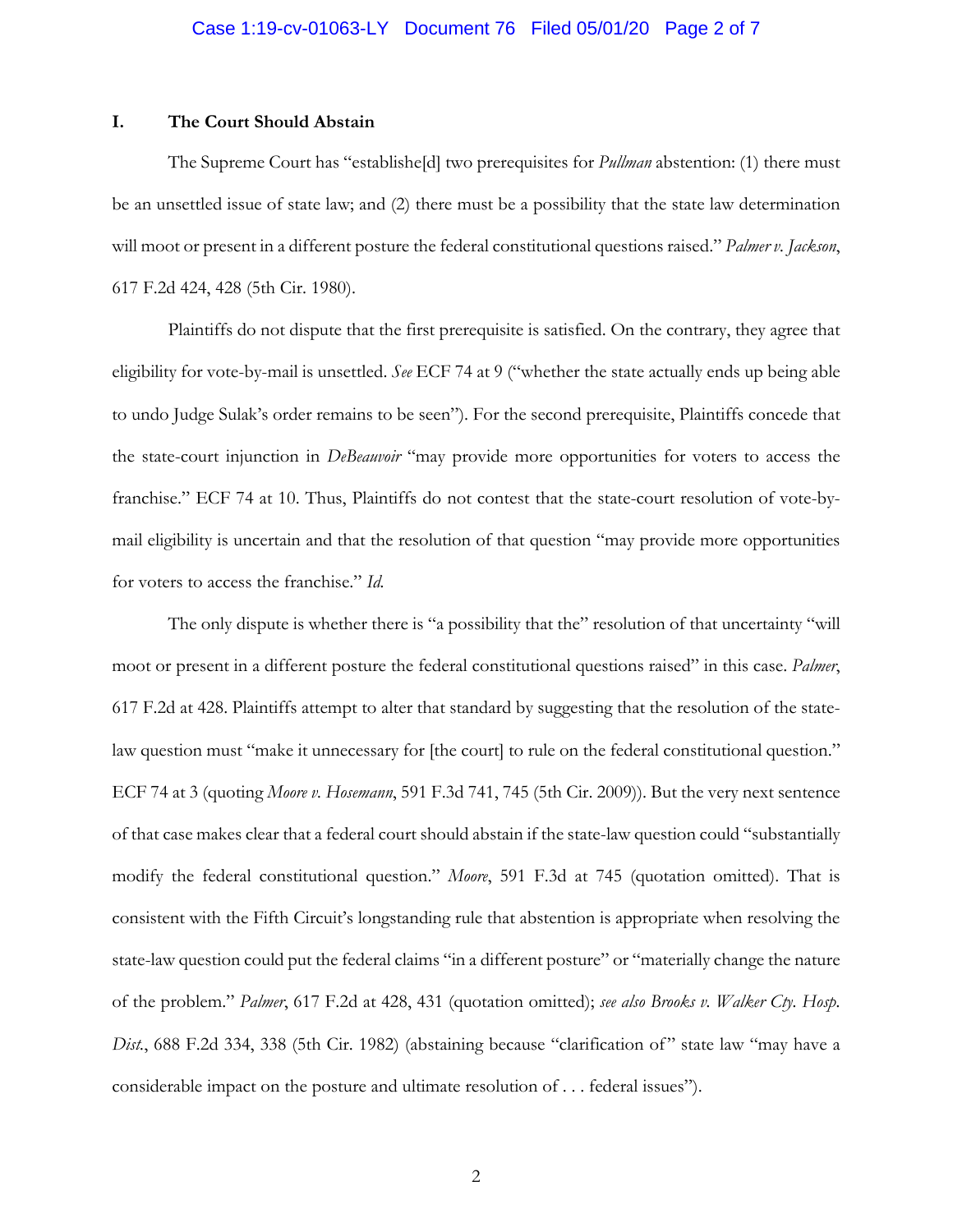### Case 1:19-cv-01063-LY Document 76 Filed 05/01/20 Page 3 of 7

The availability of vote-by-mail "substantially modif[ies]" Plaintiffs' claims. *Moore*, 591 F.3d at 745. As an initial matter, a voter who can vote by mail cannot complain about the unavailability of other methods of voting. *See* ECF 56 at 2. But even if such a claim is not completely foreclosed, the availability of voting by mail is surely relevant to "the character and magnitude of the asserted injury." *Id.* (quoting *Burdick v. Takushi*, 504 U.S. 428, 434 (1992)).

Plaintiffs' counterintuitive theory—that whether an individual can vote by mail is irrelevant to a voting rights claim—calls into question the laws of the twenty-one States that conduct or permit "all-mail elections."<sup>1</sup> But Plaintiffs go beyond that. Even when voting is available by mail, Plaintiffs apparently believe that the Constitution requires not only in-person voting, but also in-person early voting at mobile polling places. *See* ECF 74 at 6–7. That radical theory would doom the laws of at least ten States that will not offer in-person early voting in 2020: Alabama, Connecticut, Delaware, Kentucky, Mississippi, Missouri, New Hampshire, Pennsylvania, Rhode Island, and South Carolina.2 With so many States relying on different mixes of voting options, Plaintiffs cannot be right that the availability of one option is irrelevant to alleged burdens on another option.

Plaintiffs cite *Veasey v. Abbott*, 830 F.3d 216 (5th Cir. 2016) (en banc), but that case supports the Secretary. The Fifth Circuit recognized that voting by mail "represents an important bridge for many who would otherwise have difficulty appearing in person." *Id.* at 255. If a voter is able to avoid the "difficulty" of "appearing in person" by mailing a ballot, that voter would not have a claim to

1

<sup>&</sup>lt;sup>1</sup> National Conference of State Legislatures, All-Mail Elections (aka Vote-By-Mail) (Mar. 24, 2020), https://www.ncsl.org/research/elections-and-campaigns/all-mail-elections.aspx (last viewed Apr. 30, 2020) (listing five "States that conduct all elections by mail," three "States that permit counties to opt into conducting all elections by mail," eight "States that permit some elections to be conducted by mail," and five "States that permit certain jurisdictions or portions of a jurisdiction to be designated as all-mail based on population").

<sup>&</sup>lt;sup>2</sup> National Conference of State Legislatures, State Laws Governing Early Voting (Aug. 2, 2019), https://www.ncsl.org/research/elections-and-campaigns/early-voting-in-state-elections.aspx (last viewed Apr. 30, 2020).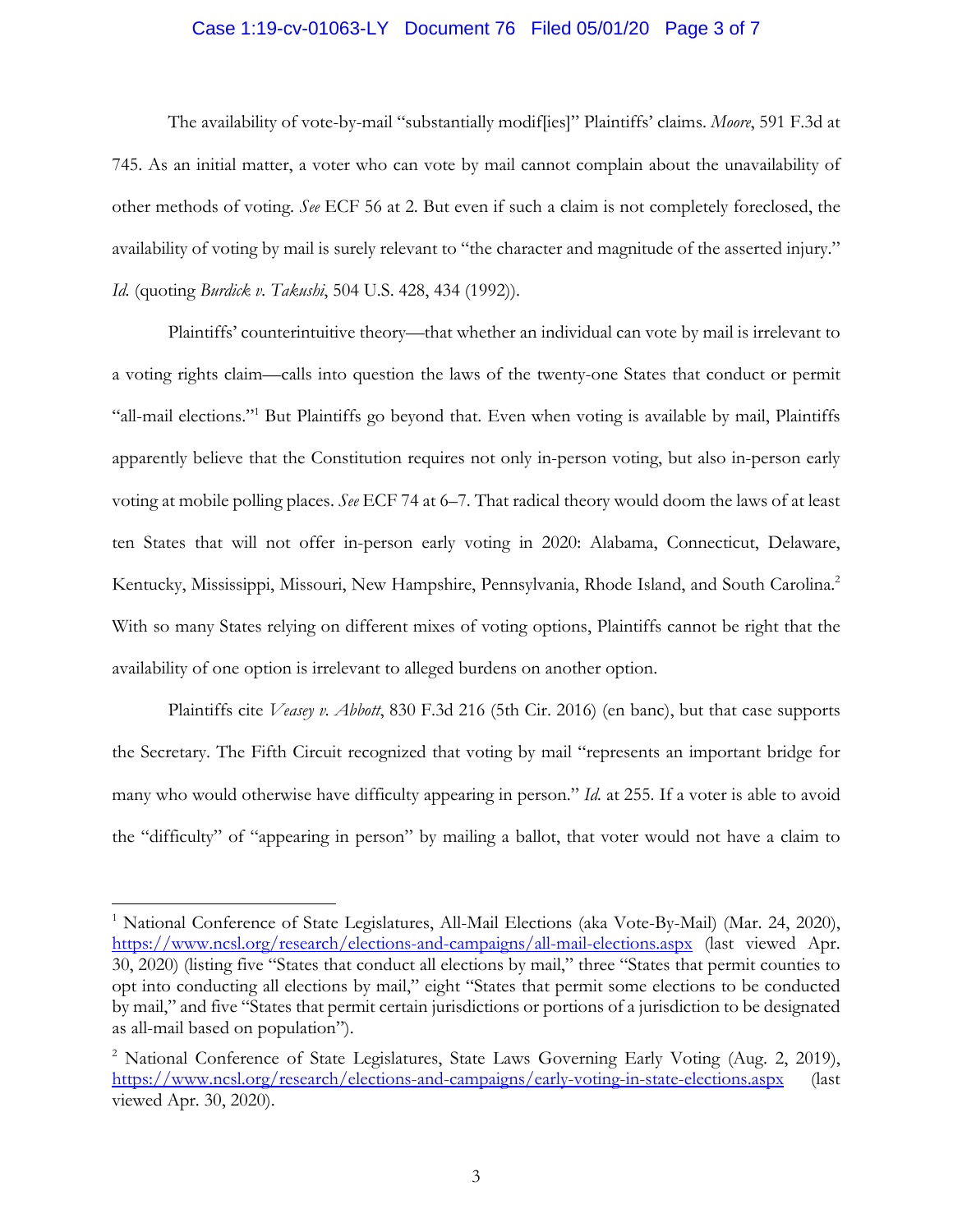### Case 1:19-cv-01063-LY Document 76 Filed 05/01/20 Page 4 of 7

challenge in-person voting requirements.

To be sure, "in the circumstances presented by" *Veasey*, "[t]he district court did not clearly err in finding that mail-in voting [wa]s not an acceptable substitute for in-person voting" for particular plaintiffs facing unusual difficulties. *See id.* at 254–56 (analyzing the evidence concerning whether particular voters would be able to obtain identification or vote by mail). That the district court had to assess whether "mail-in voting for specific subsets of Texas voters [would] sufficiently mitigate the burdens imposed by" the challenged law demonstrates the importance of *DeBeauvoir* to this case. *Id.* at 256. Whether a voter like Plaintiff Gilby is eligible to vote by mail will significantly affect the evidence presented and the Court's analysis of Plaintiffs' claims.

Plaintiffs also argue abstention is inappropriate because this is a voting-rights case. *See* ECF 74 at 9. On the contrary, binding precedent "confirm[s] that traditional abstention principles apply to civil rights cases." *Romero v. Coldwell*, 455 F.2d 1163, 1167 (5th Cir. 1972) (abstaining in a one-man, one-vote case). Thus, it is no surprise the Fifth Circuit frequently abstains in cases challenging election laws. *See, e.g.*, *Justice v. Hosemann*, 771 F.3d 285, 301 n.14 (5th Cir. 2014); *Moore*, 591 F.3d at 745–46.

Plaintiffs rely heavily on *Harman* and *Edwards*, *see* ECF 74 at 3, 9, but as the Fifth Circuit has previously explained, those cases rested on findings that there were no relevant ambiguities in state law. *Harman* concluded "there was no reason to abstain because the state statutes involved were clear and unambiguous in all material respects and did not eliminate the need for constitutional decision." *Romero*, 455 F.2d at 1166. *Edwards* "carefully pointed out that it was not altogether clear that the federal constitution question would be avoided by a construction of the charter and statutes in the state court. *Id.* Contrary to Plaintiffs' characterization, "the Supreme Court has not refrained from ordering abstention when a controversy involves a sensitive right and also presents a traditional ground for abstention." *Id.* Thus, "traditional abstention principles apply to civil rights cases." *Id.* at 1167; *see also Harris v. Samuels*, 440 F.2d 748, 752–53 (5th Cir. 1971) (abstaining under *Pullman* in a voting rights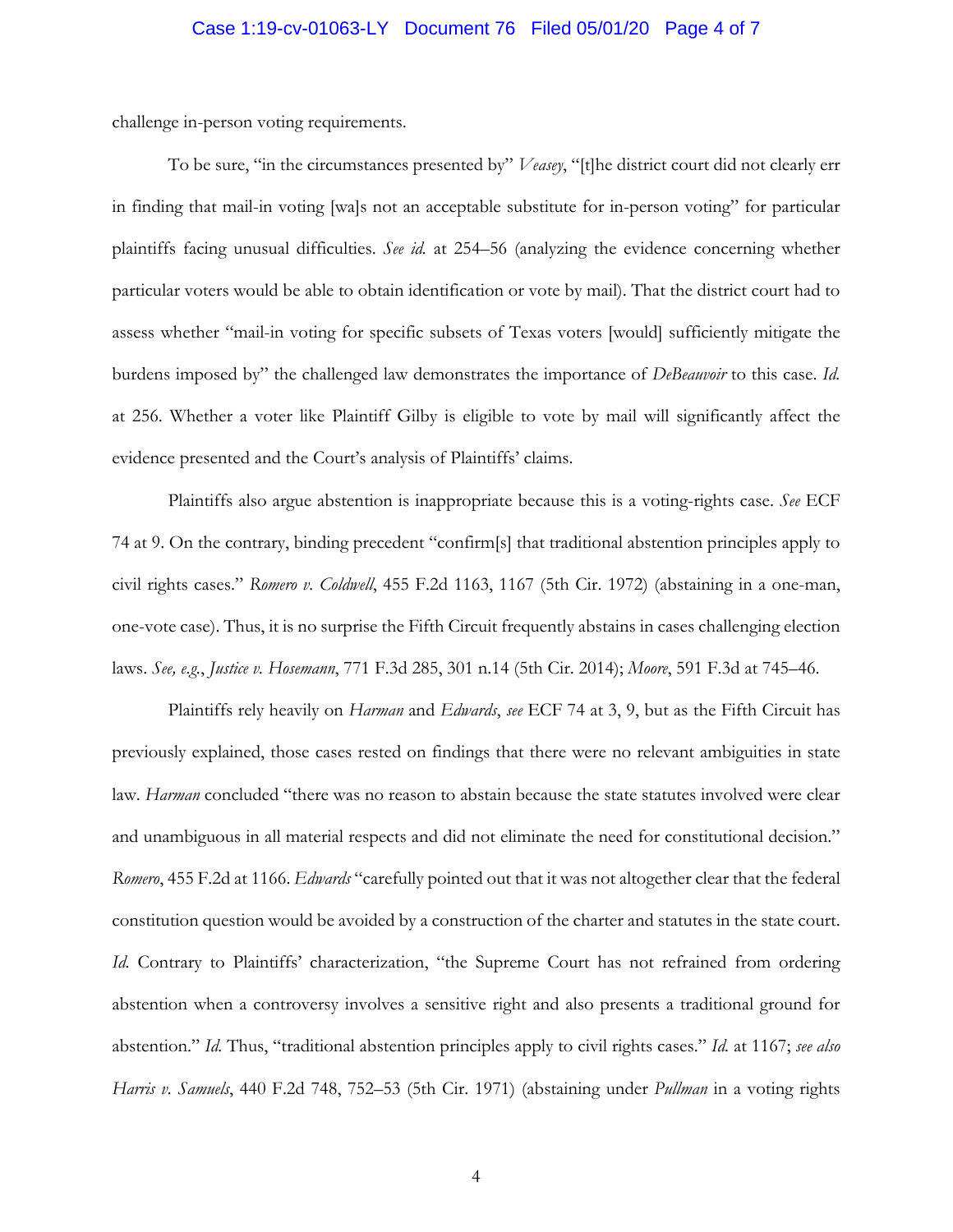#### Case 1:19-cv-01063-LY Document 76 Filed 05/01/20 Page 5 of 7

case); *NAACP Phila. Branch v. Ridge*, 2:00-cv-2855, 2000 WL 1146619, at \*7 (E.D. Pa. Aug. 14, 2000) (distinguishing *Harman* and abstaining in a voting rights case).

Finally, Plaintiffs claim that mobile voting would reduce spread of COVID-19. *See* ECF 74 at 7. That is a matter best addressed by elected officials and public health experts, and it is not at issue in this case or this motion. Regardless, Plaintiffs' theory is suspect. Plaintiffs complain about the potential absence of mobile polling places from senior living facilities, but Louisiana plans "to relocate any polling stations currently located at senior centers to further reduce the risk of coronavirus among the most vulnerable."3 Moreover, moving mobile polling places throughout a county (along with the associated workers and equipment) would seem to increase opportunities for community spread.

### **II. The Court Should Postpone Ruling on Plaintiffs' Claims**

1

If the Court is disinclined to formally abstain, it should nonetheless postpone ruling on Plaintiffs' claims until there is more certainty about how voting will be conducted. *See* ECF 56 at 4.

Plaintiffs do not deny the Court has this power. Instead, they suggest postponement is inappropriate in voting rights cases. *See* ECF 74 at 10 & n.6. The Supreme Court has specifically approved postponement in voting rights cases, even in circumstances that made abstention inappropriate. In *Lucas v. Forty-Fourth General Assembly of State of Colorado*, a voting rights case, the Supreme Court commended the district court for "wisely refrain[ing] from acting at all until a case pending in the Colorado Supreme Court was decided." 377 U.S. 713, 716 n.2 (1964). Once it had the benefit of the Colorado court's ruling, the federal court "correctly held that, under the circumstances, it was not required to abstain" in deference to further state-court litigation. *Id.* at 716 n.3.

In this case, the Court should do likewise. It can postpone consideration of Plaintiffs' claims

<sup>3</sup> Joseph O'Sullivan, *In Age of Coronavirus and Social Distancing, States Looking to Washington's Vote-by-Mail System*, SEATTLE TIMES (Apr. 5, 2020), https://www.seattletimes.com/seattle-news/politics/holdingelections-amid-coronavirus-states-look-to-washingtons-vote-by-mail-system/ (last viewed Apr. 30, 2020) (discussing comments from the Louisiana Secretary of State).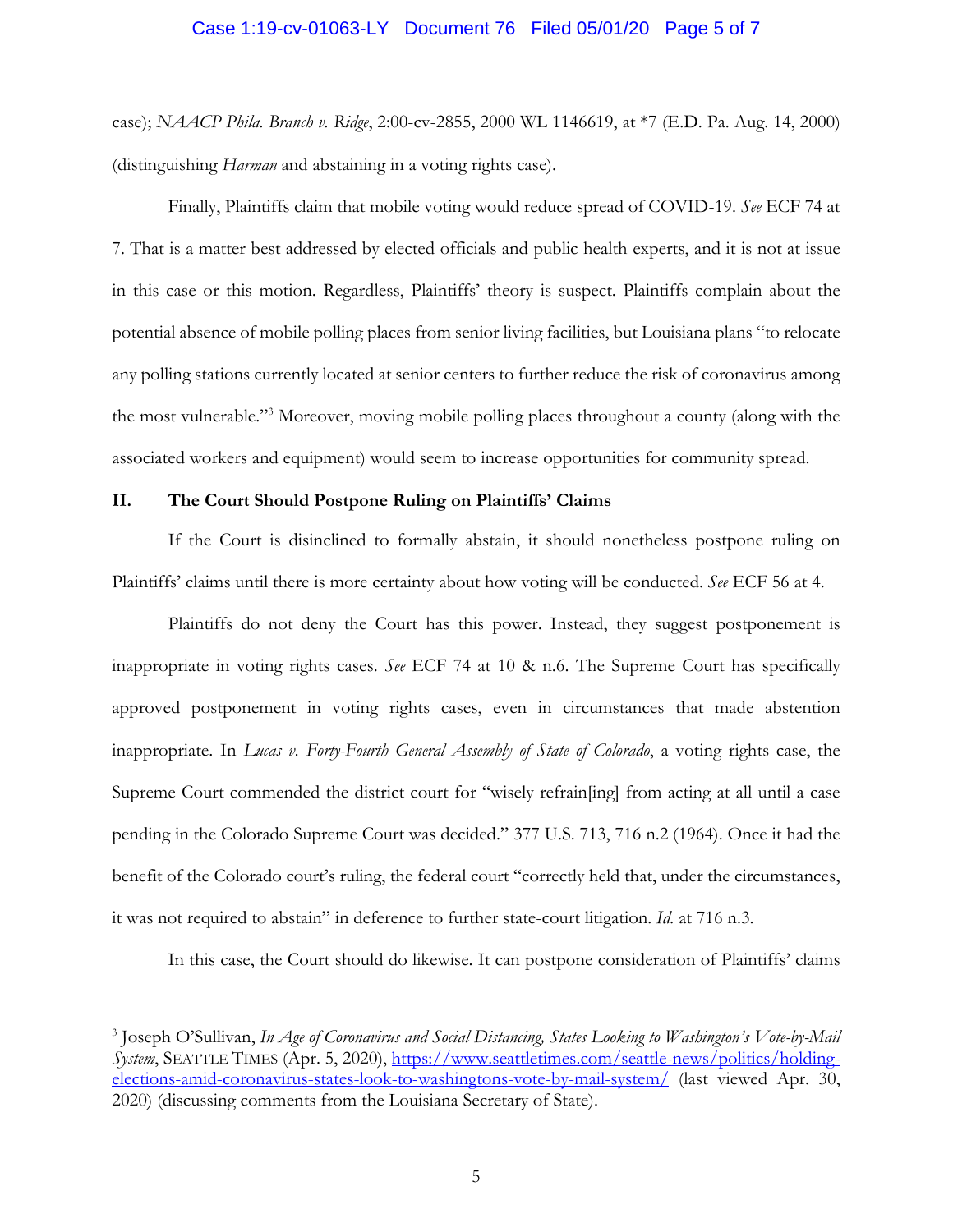#### Case 1:19-cv-01063-LY Document 76 Filed 05/01/20 Page 6 of 7

until the state-court litigation has progressed. If developments in *DeBeauvoir* ever suggest this Court should alter its approach, it can.

Moreover, even if *DeBeauvoir* standing alone did not provide sufficient reason for postponement, the new federal litigation does. Plaintiffs and their counsel are now involved in at least three cases seeking to alter Texas's rules for voting by mail. Relief in any of those cases could significantly affect the analysis of their claims in this case. Unless the Court waits for those cases to proceed, the resources spent litigating Plaintiffs' claims in this case could be wasted.

Finally, Plaintiffs suggest their claims must be decided "in time for the General Election," *see* ECF 74 at 10, but much of their argument rests on concerns regarding far-off elections, not the 2020 election. Conceding the effect of the state-court injunction "during the COVID-19 pandemic, which may impact upcoming elections," Plaintiffs stress that it will not affect their claims "during more ordinary times," after the pandemic "end[s]." *Id.* at 7 n.4; *see also id.* at 10 (distinguishing issues "in the immediate future" from issues going forward). Even if *DeBeauvoir* does not affect far-off elections, that is no reason to maintain "an expedited schedule" in this case. ECF 74 at 10. First, the new federal litigation addresses those elections. *See Gloria*, No. 5:20-cv-527, ECF 1 ¶ 3 (arguing "the Absentee Ballot Age Restriction would be unconstitutional under any event," including after the pandemic has subsided); *Tex. Democratic Party*, 5:20-cv-438, ECF 10 at 14 n.8 (preserving the argument that a Texas statute is unconstitutional "even when not under pandemic circumstances"). Second, even if the Court will eventually need to resolve Plaintiffs' claims regarding far-off elections, it need not do so now, especially when the court has so many other time-sensitive cases.

#### **CONCLUSION**

The Secretary respectfully requests that the Court grant her motion to abstain or postpone.